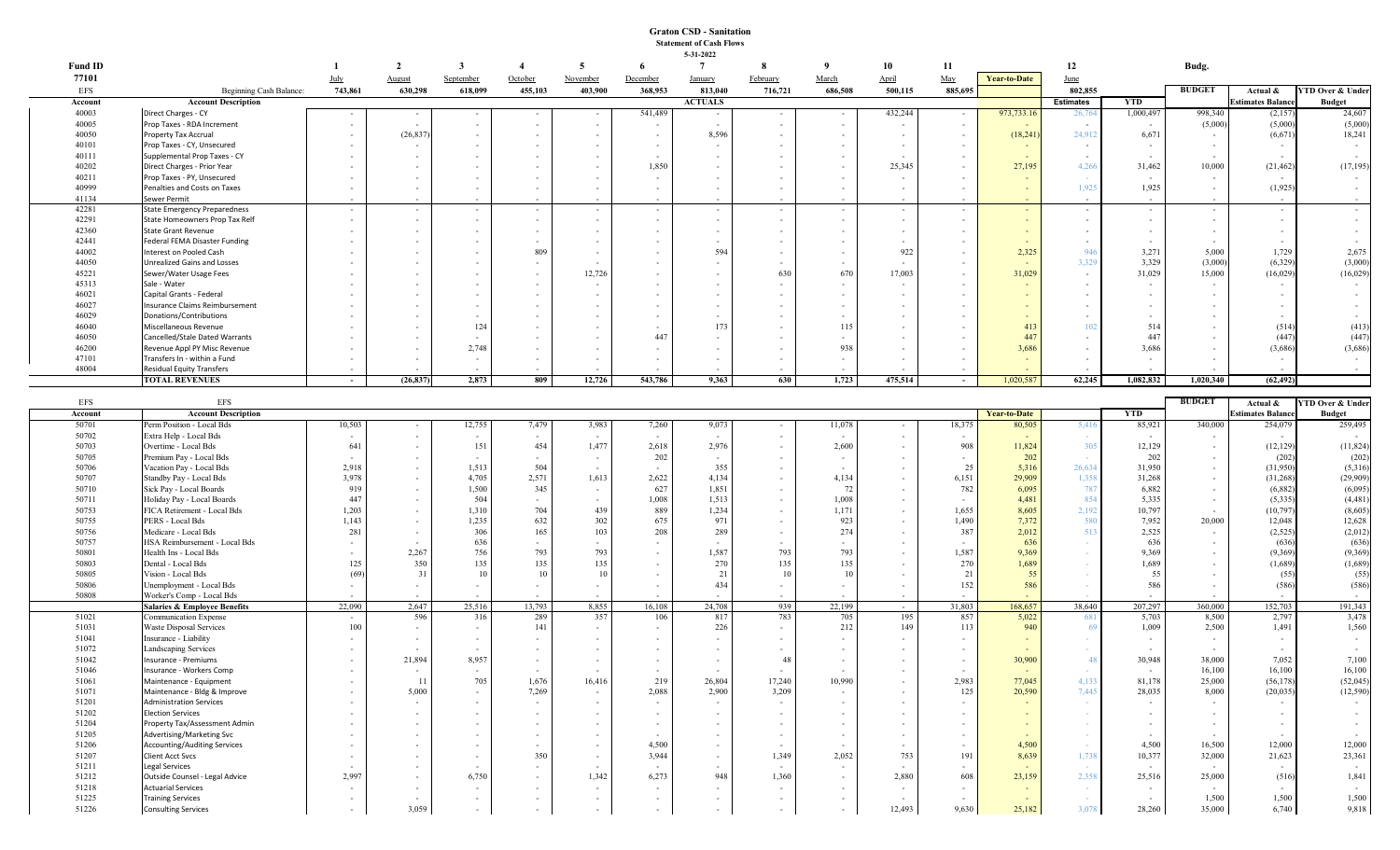## **Graton CSD - Sanitation Statement of Cash Flows 5-31-2022**

| Fund ID                     |                                                                   |                          | $\overline{2}$ | $\mathbf{3}$ | $\overline{4}$           | 5 <sub>1</sub> | 6                        | $7\phantom{.0}$ | 8              | 9                        | 10                       | 11             |              | 12             |                | Budg.          |                  |                   |
|-----------------------------|-------------------------------------------------------------------|--------------------------|----------------|--------------|--------------------------|----------------|--------------------------|-----------------|----------------|--------------------------|--------------------------|----------------|--------------|----------------|----------------|----------------|------------------|-------------------|
| 51231                       | <b>Testing/Analysis</b>                                           |                          |                | 731          | 1,460                    | 1,024          | 2,466                    | 2,002           | 2,835          | 2,088                    |                          | 4,235          | 16,840       | 2,054          | 18,894         | 15,000         | (3,894)          | (1, 840)          |
| 51237                       | Process Service                                                   | 486                      |                | 512          | 137                      | 259            | 381                      | 584             | $\overline{a}$ | 640                      |                          | 625            | 3,623        | 253            | 3,876          | 4,430          | 554              | 807               |
| 51242                       | <b>Bank Charges</b>                                               |                          |                |              | $\sim$                   |                |                          |                 |                |                          |                          |                |              |                |                |                |                  |                   |
| 51244<br>51245              | Permits/License/Fees                                              |                          |                |              | $\overline{\phantom{a}}$ | 77             | 4,030                    | 3,925           |                |                          |                          |                | 8,032        | (2, 302)       | 5,730          | 12,000         | 6,270            | 3,968             |
| 51249                       | <b>Appraisal Services</b><br><b>Other Professional Services</b>   |                          |                |              | $\sim$                   |                |                          | $\sim$          |                |                          | $\sim$                   |                |              | $\sim$         | $\sim$         |                |                  |                   |
| 51301                       | Publications and Legal Notices                                    |                          |                |              | 988                      |                |                          |                 |                |                          | $\sim$                   |                | 988          | $\sim$         | 988            | 1,500          | 512              | 512               |
| 51401                       | Rents and Leases - Equipment                                      |                          |                |              | $\sim$                   |                |                          |                 |                | 4,000                    | $\sim$                   | 2,462          | 6,462        | 437            | 6,899          | 2,500          | (4, 399)         | (3,962)           |
| 51402                       | Rents and Leases - Heavy Eqt                                      |                          |                |              | $\overline{\phantom{a}}$ |                |                          |                 |                |                          | $\sim$                   |                |              | $\sim$         |                |                |                  |                   |
| 51421                       | Rents and Leases - Bldg/Land                                      |                          |                |              |                          |                |                          |                 |                |                          | $\sim$                   |                |              |                | $\sim$         | 1,200          | 1,200            | 1,200             |
| 51601                       | Training/Conference Expenses                                      |                          |                |              |                          |                |                          |                 |                |                          | $\overline{\phantom{a}}$ |                |              | $\sim$         | $\sim$         | 1,500          | 1,500            | 1,500             |
| 51602                       | <b>Business Travel/Mileage</b>                                    | 264                      |                |              |                          |                |                          |                 |                |                          | 461                      |                | 726          | $\sim$         | 726            | 1,500          | 774              | 774               |
| 51603                       | <b>Transport and Deportation Svc</b>                              |                          |                |              |                          |                | 26,663                   |                 |                |                          | $\sim$                   |                | 26,663       | $\sim$         | 26,663         |                | (26, 663)        | (26, 663)         |
| 51604                       | <b>Other Transportation</b>                                       |                          |                |              |                          |                |                          |                 |                |                          |                          |                |              | $\sim$         |                |                |                  | $\sim$            |
| 51801                       | Other Services                                                    |                          |                | 350          |                          |                |                          | 8,596           |                |                          |                          |                | 8,946        | 102            | 9,048          | 9,000          | (48)             | 54                |
| 51802                       | Public Safety Realignment                                         |                          |                |              |                          |                | 373                      |                 |                |                          |                          |                | 373          | 102            | 475            |                | (475)            | (373)             |
| 51803                       | <b>Other Contract Services</b>                                    | 52,245                   |                |              | 714                      | 15,245         | 7,968                    | 5,976           | 90             | 11,760                   | 67,809                   | 10,620         | 172,337      | 925            | 173,262        | 106,000        | (67, 262)        | (66, 337)         |
| 51902<br>51916              | <b>Telecommunication Usage</b>                                    | $\sim$                   | 20             | 104          | 356                      | -86            | 335                      | 88              |                | 174                      | $\sim$                   | 27             | 1,281        | 726<br>6.192   | 2,007<br>6,192 | 7,500          | (2,007)<br>1,308 | (1,281)<br>7,500  |
| 51919                       | County services<br><b>EFS Charges</b>                             |                          |                |              | $\sim$                   | $\sim$         | $\overline{\phantom{a}}$ | $\sim$          |                | $\sim$                   | $\sim$                   |                | $\sim$       |                | $\sim$         |                | $\sim$           | $\sim$            |
| 51928                       | Unclaimable EFS                                                   |                          |                | $\sim$       | $\sim$                   | $\sim$         |                          | $\sim$          |                | $\sim$                   | $\sim$                   |                | $\sim$       | $\sim$         | $\sim$         |                | $\sim$           |                   |
| 51934                       | ERP System Charges                                                |                          |                |              | $\sim$                   | 311            |                          | $\overline{a}$  |                | $\sim$                   | $\sim$                   |                | 311          | $\overline{2}$ | 331            |                | (331)            | (311)             |
| 51935                       | Unclaimable ERP System Charges                                    |                          |                |              | $\overline{\phantom{a}}$ |                |                          |                 |                | $\overline{\phantom{a}}$ |                          |                |              |                |                |                | - 68             | (8)               |
| 52021                       | Clothing, Uniforms, Personal                                      |                          | 104            |              | $\sim$                   |                |                          |                 |                |                          | $\sim$                   |                | 104          |                | 104            | 1,500          | 1,396            | 1,396             |
| 52031                       | Food                                                              |                          |                |              | $\overline{\phantom{a}}$ |                |                          |                 |                |                          | $\sim$                   |                |              |                | $\sim$         |                |                  |                   |
| 52041                       | <b>Household Supplies Expense</b>                                 |                          |                |              |                          |                |                          |                 |                |                          | $\sim$                   | 50             | 50           |                | 50             |                | (50)             | (50)              |
| 52042                       | Janitorial Supplies                                               |                          |                |              | $\overline{\phantom{a}}$ | 34<br>55       |                          |                 |                | 44                       | $\sim$                   |                | 78           | $\sim$         | 78<br>718      | 500            | 422              | 422               |
| 52043<br>52061              | Safety Supplies/Equipment                                         |                          | 355<br>140     | 228          | 145                      | 582            | 395                      | 308<br>211      | 921            | 4,236                    | $\sim$<br>$\sim$         | 458            | 718<br>7,316 | 447            | 7,763          | 2,500          | (718)<br>(5,263) | (718)<br>(4, 816) |
| 52062                       | Fuel/Gas/Oil<br>Tires/Lubes                                       |                          |                |              |                          |                |                          | $\sim$          |                |                          | $\sim$                   |                |              | 1,757          | 1,757          |                | (1,757)          |                   |
| 52063                       | Vehicle Parts                                                     |                          |                |              | $\sim$                   | 110            |                          | $\sim$          |                | 1,049                    | $\sim$                   | 417            | 1,576        | -11            | 1,594          | 3,000          | 1,406            | 1,424             |
| 52071                       | Materials and Supplies Expense                                    |                          | 517            | 389          | $\pm$                    |                |                          |                 | 244            |                          | $\sim$                   | 1,542          | 2,705        | $\sim$         | 2,705          |                | (2,705)          | (2,705)           |
| 52072                       | Chemicals                                                         | 4,191                    | 368            | 2,820        | 11,865                   | 2,509          | 5,345                    | 8,534           | 1,147          | 9,233                    | $\sim$                   | 14,432         | 60,444       | 447            | 60,891         | 60,000         | (891)            | (444)             |
| 52081                       | Medical/Laboratory Supplies                                       |                          |                |              | 156                      | 49             |                          |                 |                | 104                      | $\sim$                   | 667            | 976          | $\sim$         | 976            | 500            | (476)            | (476)             |
| 52091                       | Memberships/Certifications                                        |                          |                |              | 4,054                    |                |                          |                 |                |                          | $\sim$                   |                | 4,054        | $\sim$         | 4,054          | 5,000          | 946              | 946               |
| 52101                       | Other Supplies                                                    |                          | 87             | $\sim$       | 32                       |                |                          | 39              |                | 468                      | $\sim$                   | 485            | 1,112        | 77             | 1,188          | 1,500          | 312              | 388               |
| 52111                       | <b>Office Supplies</b>                                            |                          | 41             | 20           | 203                      | 84             |                          |                 | 369            | 589                      |                          | 140            | 1,448        | 144            | 1,592          | 1,500          | (92)             | 52                |
| 52114                       | Freight/Postage                                                   |                          |                |              | $\overline{\phantom{a}}$ |                |                          |                 |                |                          | $\sim$                   |                |              |                | $\sim$         |                |                  |                   |
| 52115                       | Books/Media/Subscriptions                                         |                          |                |              |                          |                |                          |                 |                |                          |                          |                |              |                | $\sim$         |                |                  |                   |
| 52117<br>52118              | Mail and Postage Supplies<br><b>Printing and Binding Supplies</b> |                          | 166            |              |                          |                |                          |                 |                |                          |                          |                | 166          |                | 166            |                | (166)            | (166)             |
| 52141                       | Minor Equipment/Small Tools                                       |                          | 25             |              |                          |                | 166                      | 66              | 10             | -50                      |                          | 36             | 354          | 199            | 553            | 3,000          | 2,447            | 2,646             |
| 52142                       | Computer Equipment/Accessories                                    |                          |                |              |                          |                |                          |                 |                |                          |                          |                |              | $\sim$         |                |                |                  |                   |
| 52162                       | <b>Special Department Expense</b>                                 |                          |                |              |                          |                |                          |                 |                |                          | 1,888                    |                | 1,888        |                | 1,888          | 1,500          | (388)            | (388)             |
| 52191                       | Utilities                                                         | 6,076                    | 1,020          | 14,976       | 8,371                    | 198            | 18,269                   | 18,939          | 299            | 14,074                   | 3,305                    | 334            | 85,861       | 19,290         | 105,151        | 105,000        | (151)            | 19,139            |
| 52181                       | <b>Business Meals/Supplies</b>                                    |                          |                | 44           |                          | 71             | 71                       | 12              |                |                          |                          |                | 198          |                | 259            | 500            | 241              | 302               |
|                             | <b>Services &amp; Supplies</b>                                    | 66,359                   | 33,404         | 36,903       | 38,219                   | 38,818         | 83,592                   | 80,974          | 29,904         | 62,468                   | 89,934                   | 51,037         | 611,610      | 50,496         | 662,106        | 556,230        | (105, 876)       | (55,380)          |
| 53101<br>53103              | Principal Payments - LT Debt<br>Interest on LT Debt               |                          | $\sim$         |              |                          | $\sim$         |                          | $\sim$          |                |                          | $\sim$<br>$\sim$         |                |              | $\sim$         |                |                |                  | $\sim$            |
| 53105                       | Costs of Issuance                                                 |                          |                |              |                          |                |                          |                 |                |                          |                          |                |              |                |                |                |                  |                   |
| 53202                       | Penalties and Fines                                               |                          |                |              |                          |                |                          |                 |                |                          |                          |                |              |                |                |                |                  |                   |
| 53402                       | <b>Depreciation Expense</b>                                       |                          |                |              | $\sim$                   |                |                          |                 |                |                          | $\sim$                   |                |              |                | $\sim$         | 475,000        | 475,000          | 475,000           |
| 53501                       | Contributions                                                     |                          |                |              |                          |                |                          |                 |                |                          |                          |                |              |                |                |                |                  |                   |
|                             | <b>Other Charges</b>                                              | $\sim$ $-$               | $\sim$         | $\sim$ $-$   | $\sim$                   | $\sim$         | $\sim$ $-$               | $\sim$          | $\sim$         | $\sim$                   | $\sim$                   | $\sim$ $ \sim$ | $\sim$       | $\sim$         | $\sim$         | 475,000        | 475,000          | 475,000           |
| 19820<br>54333              | Machinery and Equipment                                           |                          |                |              | $\sim$                   |                |                          |                 | $\sim$         | $\sim$                   | $\sim$<br>$\sim$         |                |              | $\sim$         | $\sim$         | 4,000<br>5,000 | 4,000<br>5,000   | 4,000<br>5,000    |
| 54405                       | Computer Equipment<br>CIP - Bldg & Impr                           |                          |                |              |                          |                |                          |                 |                |                          |                          |                |              |                |                |                |                  | $\sim$            |
| 55011                       | Appropriation for Contingenc                                      |                          |                |              |                          |                |                          |                 |                |                          |                          |                |              |                |                |                |                  |                   |
| 57011                       | Transfers Out - within a Fund                                     |                          |                | 103,450      |                          |                |                          |                 |                | 103,450                  |                          |                | 206,900      |                | 206,900        | 206,900        |                  |                   |
| TOTAL OTHER FINANCING USES  |                                                                   | $\overline{\phantom{a}}$ | $\sim$         | 103,450      | $\sim$                   | $\sim$         | $\overline{\phantom{a}}$ | $\sim$          | $\sim$         | 103,450                  | $\sim$                   | $\sim$         | 206,900      | $\sim$         | 206,900        | 215,900        | 9,000            | 9,000             |
| <b>TOTAL EXPENSES</b>       |                                                                   | 88,449                   | 36,051         | 165,868      | 52,012                   | 47,673         | 99,700                   | 105,681         | 30,843         | 188,117                  | 89,934                   | 82,840         |              | 89,136         | 1,076,303      | 1,607,130      | 530,827          | 619,963           |
| ADJ: ACTIVITY IN G/L ACCTS  |                                                                   | (25, 114)                | 50,689         | $\sim$       | $\sim$                   | $\sim$         | $\sim$                   | $\sim$          | $\sim$         | $\sim$                   | $\sim$                   | $\sim$ $-$     |              | $\sim$ $-$     |                |                |                  |                   |
| <b>Ending Cash Balance:</b> |                                                                   | 630,298                  | 618,099        | 455,103      | 403,900                  | 368,953        | 813,040                  | 716,721         | 686,508        | 500,115                  | 885,695                  | 802,855        |              | 775,965        |                |                |                  |                   |
|                             |                                                                   |                          |                |              |                          |                |                          |                 |                |                          |                          |                |              |                |                |                |                  |                   |

| EFS G/I | $T \cap \alpha$ | Jul | 10111 |  |  | Januar | . coruar | Marc.<br>лагч | שב | J ULIV |
|---------|-----------------|-----|-------|--|--|--------|----------|---------------|----|--------|
| 10105   | n. u            |     |       |  |  |        |          |               |    |        |
| 10200   | 14/11<br>Uds.   |     |       |  |  |        |          |               |    |        |
| 10400   |                 |     |       |  |  |        |          |               |    |        |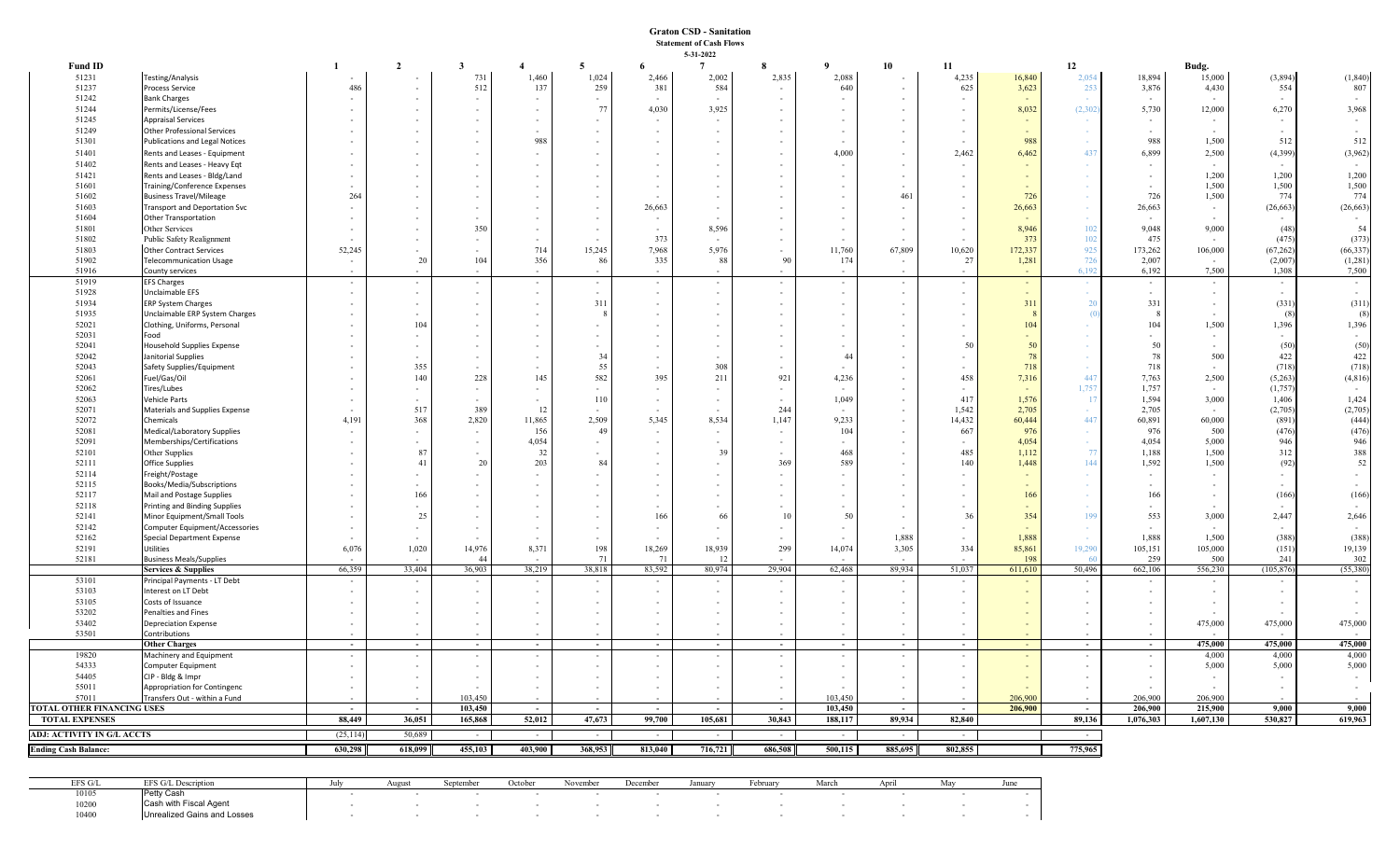## **Graton CSD - Sanitation Statement of Cash Flows 5-31-2022**

|         |                               |           |                          |                          |          |        |                          | 3-31-4044                |                          |                          |                          |        |        |
|---------|-------------------------------|-----------|--------------------------|--------------------------|----------|--------|--------------------------|--------------------------|--------------------------|--------------------------|--------------------------|--------|--------|
| Fund ID |                               |           | $\mathbf{\hat{}}$        |                          |          |        |                          |                          | 8                        | - 9                      | 10                       | 11     |        |
| 12100   | Accounts Receivable           | 2,434     | $\sim$                   |                          |          |        |                          |                          |                          |                          | $\overline{\phantom{0}}$ |        | $\sim$ |
| 12115   | Other Receivables             | $\sim$    | 26,837                   | $\sim$                   | $\sim$   |        |                          |                          |                          | $\overline{\phantom{0}}$ | $\overline{\phantom{a}}$ | $\sim$ | $\sim$ |
| 16300   | Due from Other Governments    | $\sim$    | $\sim$                   | $\sim$                   | $\sim$   |        |                          |                          |                          | $\overline{\phantom{a}}$ | $\sim$                   | $\sim$ | $\sim$ |
| 15200   | <b>Prepaid Expenses</b>       | $\sim$    | 23,852                   | $\sim$                   | $\sim$   |        |                          |                          |                          | $\overline{\phantom{0}}$ | $\overline{\phantom{a}}$ | $\sim$ | $\sim$ |
| 18500   | Other Long-term Assets        | $\sim$    | $\sim$                   | $\sim$                   | $\sim$   | $\sim$ |                          |                          |                          |                          | $\sim$                   | $\sim$ | $\sim$ |
| 19299   | Accum Depreciation - B & I    |           | $\overline{\phantom{a}}$ | $\overline{\phantom{a}}$ |          |        |                          |                          |                          |                          | $\sim$                   | $\sim$ | $\sim$ |
| 19399   | Accum Depreciation - M & E    | $\sim$    | $\overline{\phantom{a}}$ | $\overline{\phantom{a}}$ | $\sim$   |        |                          |                          |                          |                          | $\sim$                   | $\sim$ | $\sim$ |
| 19699   | Accum Depr - Infrastructure   | $\sim$    | $\overline{\phantom{0}}$ | $\overline{\phantom{a}}$ | $\sim$   | $\sim$ |                          |                          |                          | $\overline{\phantom{a}}$ | $\sim$                   | $\sim$ | $\sim$ |
| 19820   | Machinery and Equipment       |           | $\overline{\phantom{0}}$ | $\overline{\phantom{a}}$ |          |        |                          |                          |                          |                          | $\sim$                   | $\sim$ | $\sim$ |
| 20100   | Vouchers Payable              | (24, 862) | $\overline{\phantom{a}}$ | $\overline{\phantom{a}}$ | $\sim$   | $\sim$ |                          |                          |                          | $\overline{\phantom{0}}$ | $\sim$                   | $\sim$ | $\sim$ |
| 20300   | Accounts Payable              | $\sim$    |                          | $\overline{\phantom{a}}$ |          |        |                          |                          |                          |                          | $\sim$                   | $\sim$ | $\sim$ |
| 21100   | Accrued Salaries and Benefits | $\sim$    | $\overline{\phantom{a}}$ | $\sim$                   | $\sim$   |        |                          |                          |                          | $\overline{\phantom{0}}$ | $\sim$                   | $\sim$ | $\sim$ |
| 21105   | Compensated Absences Payable  | $\sim$    | $\overline{\phantom{a}}$ | $\sim$                   | $\sim$   | $\sim$ | $\overline{\phantom{a}}$ | $\sim$                   | $\sim$                   | $\sim$                   | $\sim$                   | $\sim$ | $\sim$ |
| 21400   | Loan Interest Payable         | $\sim$    |                          | $\overline{\phantom{a}}$ |          |        |                          |                          |                          |                          | $\sim$                   |        | $\sim$ |
| 27200   | Advances from Other Govts     | $\sim$    | $\sim$                   | $\sim$                   | $\sim$   | $\sim$ | $\overline{\phantom{a}}$ | $\overline{\phantom{a}}$ | $\sim$                   | $\overline{\phantom{0}}$ | $\sim$                   | $\sim$ | $\sim$ |
| 27550   | Net Pension Liability         | (2,686)   | $\overline{a}$           | $\overline{\phantom{a}}$ | $\sim$   |        | $\overline{\phantom{a}}$ | $\sim$                   | $\overline{\phantom{a}}$ | $\sim$                   | $\sim$                   | $\sim$ | $\sim$ |
| 31300   | Net Position - Unrestricted   |           |                          |                          |          |        |                          |                          |                          |                          |                          |        | $\sim$ |
|         | <b>Depreciation Expense</b>   |           |                          |                          |          |        |                          |                          |                          |                          |                          |        | $\sim$ |
|         | <b>TOTAL</b>                  | (25, 114) | 50,689                   |                          | $\Omega$ |        |                          |                          | $^{\circ}$               |                          |                          |        |        |

| Fund                                                             |                                       |                  |         |                          |                          |          |                |                          |                          |                          |                   |         |                     |                  |                          |                          |                |                             |
|------------------------------------------------------------------|---------------------------------------|------------------|---------|--------------------------|--------------------------|----------|----------------|--------------------------|--------------------------|--------------------------|-------------------|---------|---------------------|------------------|--------------------------|--------------------------|----------------|-----------------------------|
| 77103                                                            |                                       | July             | August  | September                | October                  | November | December       | <b>January</b>           | February                 | March                    | April             | May     | <b>Year-to-Date</b> | June             |                          |                          |                |                             |
| EFS                                                              | <b>EFS</b>                            | 26,456           | 63,801  | 363,559                  | 353,777                  | 354,053  | 453,743        | 443,935                  | 443,152                  | 449,169                  | 371,911           | 370,066 |                     | 360,396          |                          |                          | Remaining      | <b>YTD Over &amp; Under</b> |
| Account                                                          | <b>Account Description</b>            |                  |         |                          |                          |          | <b>ACTUALS</b> |                          |                          |                          |                   |         |                     | <b>Estimates</b> | <b>YTD</b>               | <b>BUDGET</b>            | <b>Balance</b> | <b>Budget</b>               |
| 42281                                                            | <b>State Emergency Preparedness</b>   |                  |         |                          | $\overline{\phantom{a}}$ |          |                | $\overline{\phantom{a}}$ | $\sim$                   |                          |                   | $\sim$  |                     |                  | $\sim$                   | $\sim$                   |                | $\sim 100$                  |
| 42358                                                            | <b>State Other Funding</b>            | $\sim$           |         | $\sim$                   | $\sim$                   |          |                | $\sim$                   | $\sim$                   |                          |                   |         |                     |                  | $\overline{\phantom{a}}$ | $\sim$                   |                | $\sim$ 10 $\pm$             |
| 42360                                                            | <b>State Grant Revenue</b>            |                  |         |                          | $\overline{\phantom{a}}$ |          |                |                          | $\overline{\phantom{a}}$ |                          |                   |         |                     |                  |                          |                          |                | $\sim$                      |
| 42441                                                            | <b>Federal FEMA Disaster Funding</b>  |                  |         |                          | $\sim$                   |          |                | $\sim$                   | $\sim$                   |                          |                   |         |                     |                  | $\sim$                   | $\sim$ $-$               |                | $\sim$ 100 $\mu$            |
| 44002                                                            | Interest on Pooled Cash               |                  |         |                          | 276                      |          |                | 482                      | $\sim$                   |                          | 572               |         | 1,330               | 106              | 1,437                    | $\sim$                   | (1, 437)       | (1, 330)                    |
| 44003                                                            | <b>Other Interest Earnings</b>        |                  |         |                          | $\sim$                   |          |                | $\sim$                   | $\sim$                   |                          |                   |         |                     |                  | $\sim$                   | $\sim$                   |                | $\sim$                      |
| 44050                                                            | <b>Unralized Gains and Losses</b>     |                  |         |                          |                          |          |                |                          | $\overline{\phantom{a}}$ |                          |                   |         |                     |                  | 491                      |                          | (491)          | $\sim$ 10 $\pm$             |
| 46021                                                            | Capital Grants - Federal              |                  |         |                          | $\overline{\phantom{a}}$ |          |                | $\overline{\phantom{a}}$ | $\overline{\phantom{a}}$ |                          |                   |         |                     |                  | $\overline{\phantom{a}}$ |                          |                | $\sim$                      |
| 46022                                                            | Capital Grants - State                |                  |         |                          | $\overline{\phantom{a}}$ |          |                | $\overline{\phantom{a}}$ | $\sim$                   |                          |                   |         |                     |                  | $\overline{\phantom{a}}$ |                          |                | $\sim 100$                  |
| 46024                                                            | <b>Connection Fees</b>                |                  |         |                          | $\overline{\phantom{a}}$ | 100,414  |                | $\overline{\phantom{a}}$ | 6,879                    | 8,282                    |                   |         | 115,575             | $\sim$           | 115,575                  | 124,224                  | 8,649          | 8,649                       |
| 46027                                                            | <b>Insurance Claims Reimbursement</b> |                  |         |                          | $\overline{\phantom{a}}$ |          |                | $\overline{\phantom{a}}$ | $\sim$                   |                          |                   |         |                     |                  | $\sim$                   | $\sim$                   |                | $\sim$ 10 $\pm$             |
| 46050                                                            | Cancelled/Stale Dated Warrants        |                  |         |                          |                          |          | 2,773          | $\overline{\phantom{a}}$ | $\sim$                   |                          |                   |         | 2,773               |                  | 2,773                    | $\sim$                   | (2,773)        | (2,773)                     |
| 46200                                                            | Revenue Appl PY Misc Revenue          |                  | 300,000 |                          |                          |          |                | $\overline{\phantom{a}}$ | $\sim$                   |                          |                   |         | 300,000             |                  | 300,000                  | $\sim$                   | (300,000)      | (300,000)                   |
| 47101                                                            | Transfers In - within a Fund          |                  |         | 103,450                  |                          |          |                |                          | $\overline{\phantom{a}}$ | 103,450                  |                   |         | 206,900             |                  | 206,900                  | 206,900                  |                | $\sim$ 10 $\pm$             |
| 49004                                                            | <b>Administrative Control Account</b> |                  |         | $\sim$                   | $\sim$                   |          |                | $\sim$                   | $\sim$                   | $\sim$                   |                   |         |                     |                  | $\sim$                   | $\sim$                   |                | $\sim$                      |
| 49005                                                            | <b>Admin Control Acct Clearing</b>    |                  |         |                          | $\sim$                   |          |                | $\overline{\phantom{a}}$ |                          |                          |                   |         |                     |                  |                          |                          |                |                             |
|                                                                  |                                       | $\sim$           | 300,000 | 103,450                  | 276                      | 100,414  | 2,773          | 482                      | 6.879                    | 111,732                  | 572               | $\sim$  | 626,577.35          | 598              | 627,175                  | 331,124                  | (296, 051)     | (295, 453)                  |
|                                                                  |                                       |                  |         |                          |                          |          |                |                          |                          |                          |                   |         |                     |                  |                          |                          |                |                             |
|                                                                  |                                       |                  |         |                          |                          |          |                |                          |                          |                          |                   |         |                     |                  |                          |                          |                |                             |
| <b>EFS</b>                                                       | <b>EFS</b>                            |                  |         |                          |                          |          |                |                          |                          |                          |                   |         |                     |                  |                          |                          | Remaining      | <b>YTD Over &amp; Under</b> |
| Account                                                          | <b>Account Description</b>            |                  |         |                          |                          |          |                |                          |                          |                          |                   |         | <b>Year-to-Date</b> |                  | <b>YTD</b>               | <b>BUDGET</b>            | <b>Balance</b> | <b>Budget</b>               |
| 19820                                                            | Acq-Machinery and Equipment           |                  |         | $\overline{\phantom{a}}$ |                          |          |                | $\sim$                   | $\sim$                   | $\overline{\phantom{0}}$ |                   |         | $\sim$              |                  | $\sim$                   | $\overline{\phantom{a}}$ | $\sim$         | <b>Contract</b>             |
| 19831                                                            | CIP - Bldg & Impr                     | 1,505            | 242     | 9,782                    | $\sim$                   | 724      | 12,581         | 1,265                    | 862                      | 85,539                   | 2,418             | 9,670   | 124,587             | 16,321           | 140,908                  | 80,000                   | (60,908)       | (44,587)                    |
| 19832                                                            | Acq-CIP-Infrastructure                |                  |         |                          |                          |          |                | $\sim$                   | $\sim$                   |                          |                   |         |                     |                  | $\sim$                   | 175,000                  | 175,000        | 175,000                     |
| 19851                                                            | Intangible Assets - Non-amort         |                  |         |                          | $\sim$                   |          |                | $\sim$                   | $\sim$                   |                          |                   |         |                     |                  | $\sim$                   | $\sim$                   | $\sim$         | $\sim$                      |
| 53103                                                            | Interest on LT Debt                   |                  |         | 23,877                   | $\overline{\phantom{a}}$ |          |                | $\overline{\phantom{a}}$ | $\sim$                   | 43,830                   |                   |         | 67,707              | 21,364           | 89,07                    | 89,071                   | (0)            | 21,364                      |
| 53104                                                            | Other Interest                        |                  |         |                          | $\overline{\phantom{a}}$ |          |                | $\overline{\phantom{a}}$ | $\overline{\phantom{a}}$ |                          |                   |         |                     | 3,864            | 3,864                    | $\sim$                   | (3,864)        | $\sim$ 100 $\mu$            |
| 53109                                                            | Capitalized Interest                  |                  |         |                          | $\overline{\phantom{a}}$ |          |                | $\overline{a}$           | $\overline{\phantom{a}}$ |                          |                   |         |                     |                  | $\sim$                   | $\sim$                   |                | $\sim$                      |
| 53403                                                            |                                       |                  |         |                          | $\overline{\phantom{a}}$ |          |                | $\overline{\phantom{a}}$ | $\overline{\phantom{a}}$ |                          |                   |         |                     |                  | $\sim$                   | $\sim$                   |                | $\sim 100$                  |
|                                                                  | Loss - Disposed Capital Asset         |                  |         |                          | $\overline{\phantom{a}}$ |          |                | $\overline{\phantom{a}}$ | $\sim$                   |                          |                   |         |                     |                  | $\sim$                   |                          |                |                             |
| 54405                                                            | CIP - Bldg & Impr                     |                  |         |                          |                          |          |                |                          |                          |                          |                   |         |                     |                  |                          |                          |                | $\sim$                      |
| 59004                                                            | <b>Administrative Control Account</b> |                  |         | 58,209                   |                          |          |                |                          | $\sim$                   | 59,620                   |                   |         | 117,829             |                  | 117,829                  | 117,829                  |                |                             |
| 59005                                                            | <b>Admin Control Acct Clearing</b>    |                  |         | (58,209)                 | $\overline{\phantom{a}}$ |          |                | $\overline{\phantom{a}}$ | $\sim$                   | (59,620)                 |                   |         | (117, 829)          |                  | (117, 829)               | (117, 829)               |                |                             |
|                                                                  |                                       |                  |         |                          |                          |          |                |                          |                          |                          |                   |         |                     |                  |                          |                          |                |                             |
| <b>TOTAL EXPENSES</b>                                            |                                       | 1,505            | 242     | 33,659                   | $\sim$                   | 724      | 12,581         | 1,265                    | 862                      | 129,369                  | 2,418             | 9,670   | 192,294             | 41,549           | 233,843                  | 344,071                  | 110,228        | 151,777                     |
| <b>ADJ: ACTIVITY IN G/L ACCTS</b><br><b>Ending Cash Balance:</b> |                                       | 38,850<br>63,801 | 363,559 | (79, 573)<br>353,777     | $\sim$<br>354,053        | 453,743  | 443,935        | $\sim$<br>443,152        | $\sim$<br>449,169        | (59, 620)<br>371,911     | $\sim$<br>370,066 | 360,396 |                     | 319,444          |                          |                          |                |                             |

|  |                                                                                                                                                                                                                               |  |  |  |  |  |  |  | <b>Project to Date</b> Capitalized Year Ending |
|--|-------------------------------------------------------------------------------------------------------------------------------------------------------------------------------------------------------------------------------|--|--|--|--|--|--|--|------------------------------------------------|
|  | Beg. Bal.   July   August   September   October   November   December   January   February   March   April   May   June   YTD TOTALS Balance   Interest   Balance   Balance   Balance   Balance   Balance   Balance   Balance |  |  |  |  |  |  |  |                                                |